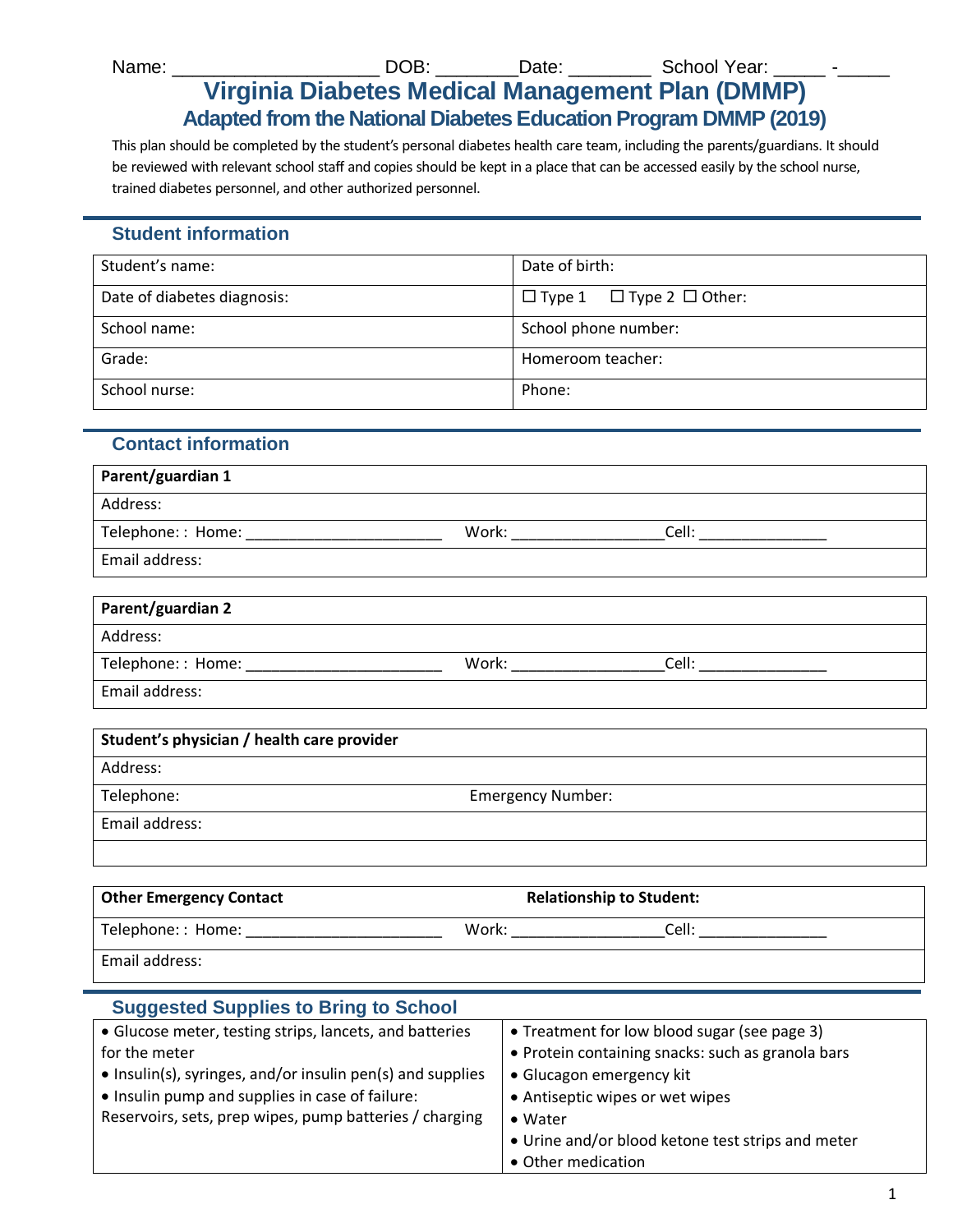#### **Student's Self-care Skills**

#### **Blood Glucose:**

 $\Box$  Independently checks own blood glucose

- $\square$  May check blood glucose with supervision
- $\Box$  Requires school nurse or trained diabetes personnel to check blood glucose

 $\Box$  Uses a smartphone or other monitoring technology to track blood glucose values

### **Insulin Administration:**

 $\square$  Independently calculates / gives own injections

 $\Box$  May calculate / give own injections with direct supervision to confirm glucose and insulin dose

 $\Box$  Requires school nurse or trained diabetes personnel to calculate dose and student can give own injection with supervision

 $\Box$  Requires school nurse or trained diabetes personnel to calculate dose and give the injection

#### **Nutrition:**

 $\Box$  Independently counts carbohydrates

 $\square$  May count carbohydrates with supervision

 $\Box$  Requires school nurse/trained diabetes personnel to count carbohydrates

Parents'/Guardians' discretion for **special event/party food** 

Student discretion for s**pecial event/party food**

### **Parents / Guardians Authorization to Adjust Insulin Dose**

| Parents/guardians are authorized to increase or decrease correction dose scale within the<br>following range: $+/-$ units of insulin.                                                 | $\square$ Yes | $\square$ No |
|---------------------------------------------------------------------------------------------------------------------------------------------------------------------------------------|---------------|--------------|
| Parents/guardians are authorized to increase or decrease insulin-to carbohydrate ratio from:<br>unit(s) for every grams of carbohydrate to<br>unit(s) for every grams of carbohydrate | $\Box$ Yes    | $\Box$ No    |
| Parents/guardians are authorized to increase or decrease fixed insulin dose within the following<br>range: $+/-$ units of insulin.                                                    | $\square$ Yes | $\Box$ No    |

### **Checking Blood Glucose**

**Target Blood Glucose:** Before Meal \_\_\_\_\_- \_\_\_\_\_ mg / dL Other \_\_\_\_\_ - \_\_\_\_mg/dL

| $\Box$ Before breakfast        | $\Box$ Before lunch        | $\Box$ Before PE               | $\Box$ As needed for signs/symptoms of illness                   |
|--------------------------------|----------------------------|--------------------------------|------------------------------------------------------------------|
| Hours after<br>breakfast       | Hours after<br>lunch       | $\Box$ After PE                | $\Box$ As needed for signs/symptoms of high/low<br>blood glucose |
| Hours after<br>correction dose | $\square$ Before dismissal | $\sqsupset$ Other: $\sqsubset$ |                                                                  |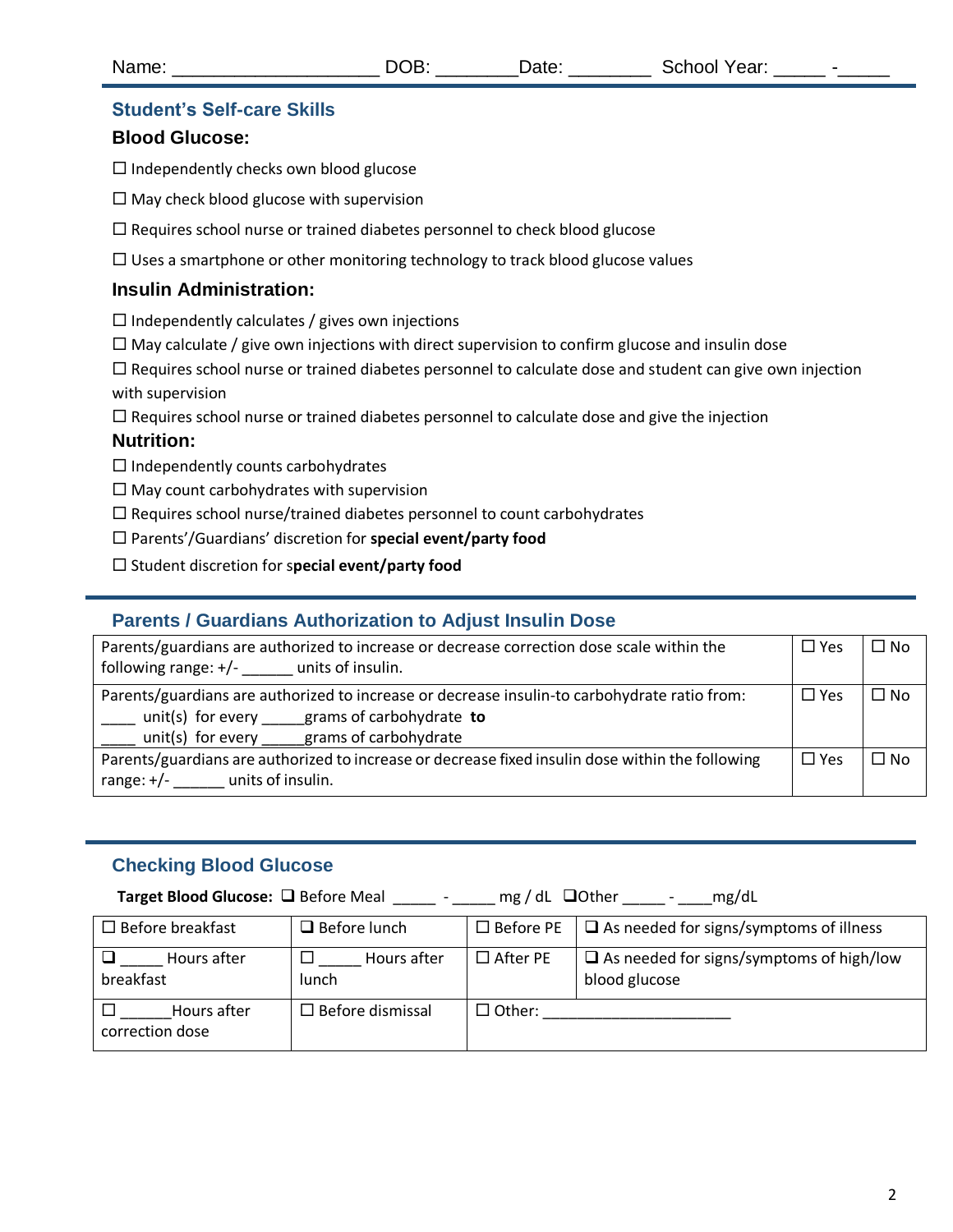| $\sim$ $\sim$<br>Name:<br>School<br>., Year:<br>-+-<br>м<br>$-$ |  |
|-----------------------------------------------------------------|--|
|-----------------------------------------------------------------|--|

### **Continuous Glucose Monitoring (CGM)**

 Yes No Brand/model: \_\_\_\_\_\_\_\_\_\_\_\_\_\_\_\_\_\_\_ Alarms set for:  $\Box$  Severe Low: \_\_\_\_\_\_  $\Box$  Low: \_\_\_\_\_\_  $\Box$  High: \_\_\_\_\_\_ Predictive alarm:  $\Box$  Rapid Fall:  $\Box$  Rapid Rise: Student/School Personnel may use CGM for insulin calculation if glucose reading between \_\_\_\_\_-\_\_\_\_\_mg/dL Yes No

Student/School Personnel may use CGM for hypoglycemia and hyperglycemia management  $\Box$  Yes  $\Box$  No (Refer to Hypoglycemia and Hyperglycemia section of this document once confirmed)

# **Additional information for student with CGM**

- Insulin injections should be given at least three inches away from the CGM insertion site.
- Do not disconnect from the CGM for sports activities.
- If the adhesive is peeling, reinforce it with any medical adhesive or tape the parent / guardian has provided.
- If the CGM becomes dislodged, remove, and return everything to the parents/guardian. Do not throw anything away. Check glucose by finger stick until CGM is replaced / reinserted by parent/guardian.
- Refer to the manufacturer's instructions on how to use the student's device.

| <b>Student's Self-care CGM Skills</b>                                                                              |               | Independent?  |
|--------------------------------------------------------------------------------------------------------------------|---------------|---------------|
| The student is able to troubleshoot alarms and alerts                                                              | $\square$ Yes | $\square$ No  |
| The student is able to respond to HIGH alarm.                                                                      | $\square$ Yes | $\square$ No  |
| The student is able to respond to LOW alarm.                                                                       | $\square$ Yes | $\square$ No  |
| The student is able to adjust alarms.                                                                              | $\square$ Yes | $\square$ No  |
| The student is able to calibrate the CGM.                                                                          | $\square$ Yes | $\square$ No  |
| The student is able to respond when the CGM indicates a rapid trending rise<br>or fall in the blood glucose level. | $\square$ Yes | $\square$ No  |
| School nurse or trained personnel notified if CGM alarms                                                           | $\Box$ High   | $\square$ Low |
| Other instructions for the school health team:                                                                     |               |               |

## **Physical activity and sports**

A quick-acting source of glucose must be available at the site of physical education activities and sports. Examples include glucose tabs, juice, glucose gel, gummies, skittles, starbursts, cake icing. Student should eat:

| Carbohydrate Amount | Before | Every 30 minutes | Every 60 minutes | After activity | Per Parent |
|---------------------|--------|------------------|------------------|----------------|------------|
| 15 grams            |        |                  |                  |                |            |
| 30 grams            |        |                  | _                |                |            |

If most recent blood glucose is less than \_\_\_\_\_\_mg/dL, student can participate in physical activity when blood glucose is corrected and above \_\_\_\_\_\_\_\_\_mg/dL.

Avoid physical activity when blood glucose is greater than mg/dL

AND / OR if urine ketones are moderate to large / blood ketones are > 1.0 mmol/L.

For insulin pump users: see "**Additional Information for Student with Insulin Pump", page 7".**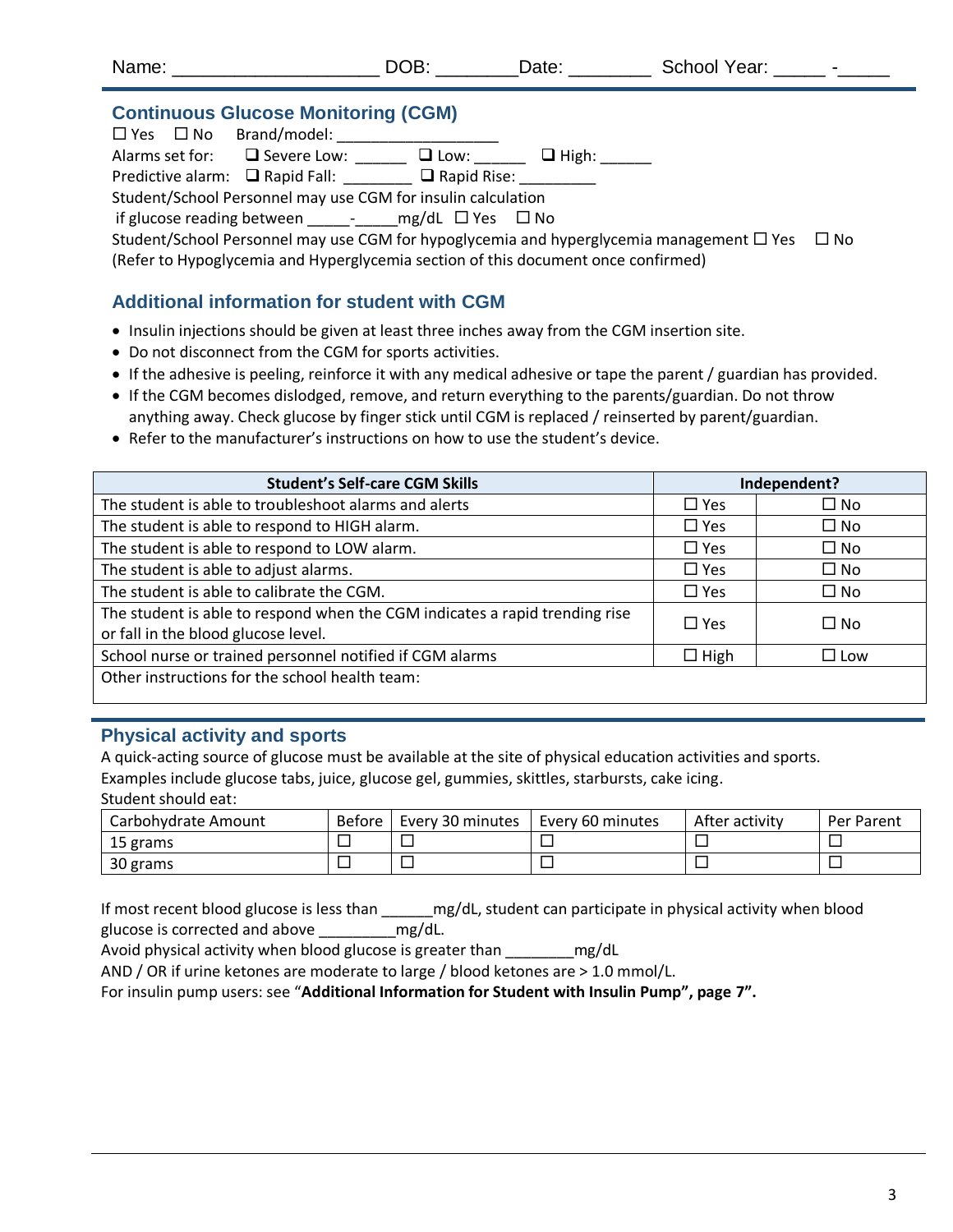# **Hypoglycemia (Low Blood Glucose)**

**Hypoglycemia: Any blood glucose below \_\_\_\_\_ mg / dL checked by blood glucose meter or CGM.** 

**Student's usual symptoms of hypoglycemia (circled):**

| Hunger    | Sweating                 | <b>Shakiness</b>         | Paleness        | <b>Dizziness</b> |
|-----------|--------------------------|--------------------------|-----------------|------------------|
| Confusion | Loss of coordination     | Fatigue                  | Irritable/Anger | Crying           |
| Headache  | Inability to concentrate | Hypoglycemia Unawareness | Passing-out     | Seizure          |

| <b>Mild to Moderate Hypoglycemia:</b><br>Student is exhibiting symptoms of hypoglycemia AND / OR blood glucose level is less than<br>mg/dL                                              |
|-----------------------------------------------------------------------------------------------------------------------------------------------------------------------------------------|
| 1. Give a fast-acting glucose product equal to <b>_______ grams fast-acting carbohydrate</b> such as:<br>glucose tablets, juice, glucose gel, gummies, skittles, starbursts, cake icing |
| 2. Recheck blood glucose in 15 minutes                                                                                                                                                  |
| 3. If blood glucose level is less than free peat treatment with<br>grams of fast-acting carbohydrates.                                                                                  |
| 4. Consider providing a carbohydrate/protein snack once glucose returns to normal range, as per parent/guardian.                                                                        |
| 5. Additional Treatment:                                                                                                                                                                |

### **Severe Hypoglycemia:**

Student is unable to eat or drink, is unconscious or unresponsive, or is having seizure activity or convulsions (jerking movement)

| 1. Position the student on his or her side to prevent choking                         |                               |
|---------------------------------------------------------------------------------------|-------------------------------|
| 2. Administer glucagon Dose: $\Box$ 1 mg                                              | $\Box$ 0.5 mg<br>$\Box$ Other |
| Route: $\square$ Subcutaneous (SC)                                                    | $\Box$ Intramuscular (IM)     |
| $\Box$ Buttocks<br>$\Box$ Arm<br>Site:                                                | $\Box$ Thigh<br>$\Box$ Other: |
| 3. Call 911 (Emergency Medical Services)                                              |                               |
| AND the student's parents / guardians.<br>$\bullet$                                   |                               |
| AND the health care provider.<br>$\bullet$                                            |                               |
| 4. If on INSULIN PUMP, Stop insulin pump by any of the following methods:             |                               |
| Place pump in "suspend" or "stop mode" (See manufacturer's instructions)<br>$\bullet$ |                               |
| Disconnect/remove at site/cut tubing<br>٠                                             |                               |
| <b>ALWAYS</b> send pump with EMS to hospital                                          |                               |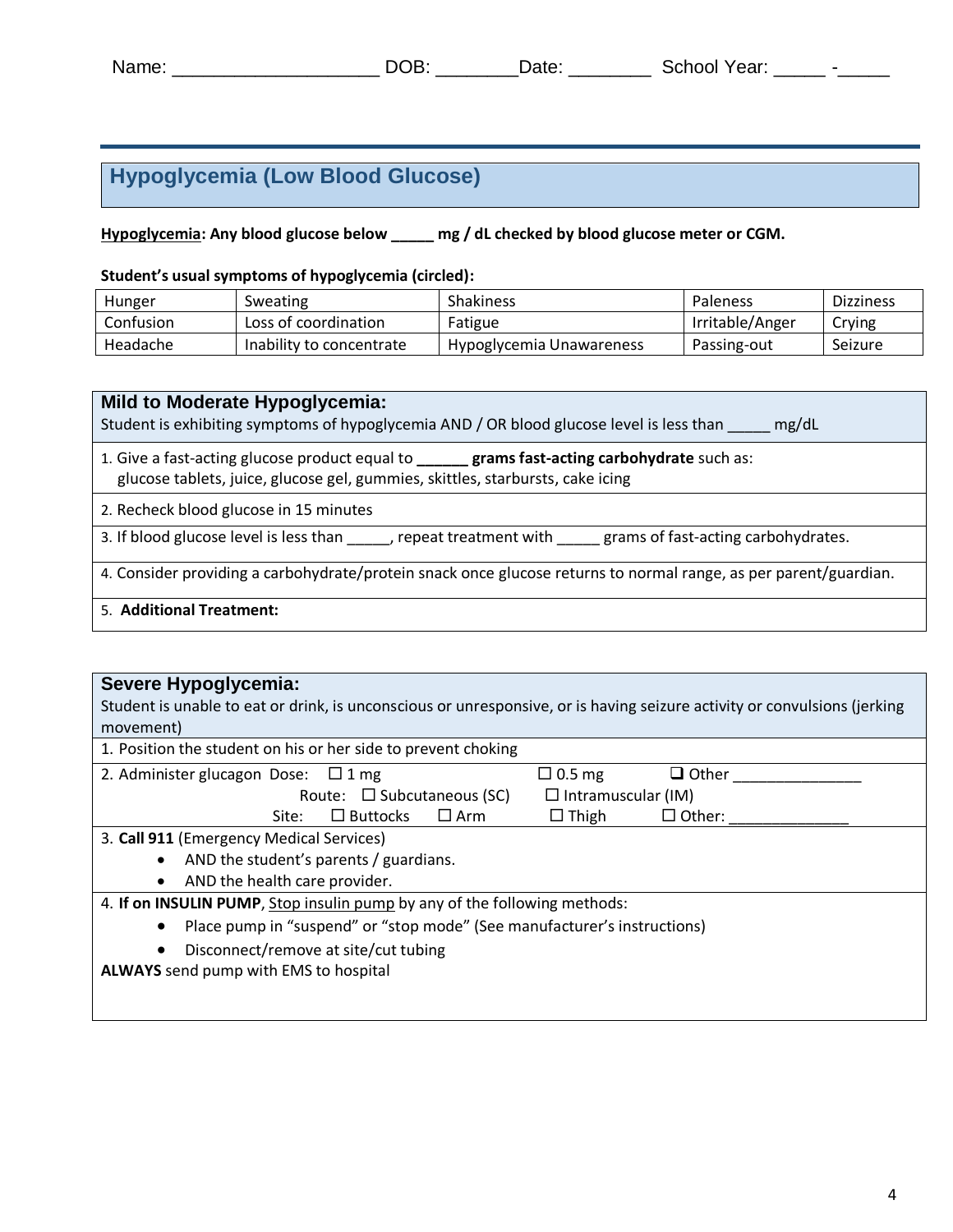# **Hyperglycemia (High Blood Glucose)**

#### **Hyperglycemia: Any blood glucose above \_\_\_\_\_\_ mg/dL checked by blood glucose meter or CGM.**

**Student's usual symptoms of hyperglycemia (circled):**

| thirst<br>-xtreme | urination<br>Freauent | Vision<br>Blurry | Hunger    | Headache     |
|-------------------|-----------------------|------------------|-----------|--------------|
| Nausea            | <b>Hyperactivity</b>  | Irritable        | Dizziness | Stomach ache |

#### **Insulin Correction Dose**

For blood glucose greater than \_\_\_\_\_\_\_\_mg/dL AND at least \_\_\_\_\_\_ hours since last insulin dose, give correction dose of insulin (see correction dose orders, page 5).

Notify parents/guardians if blood glucose is over \_\_\_\_\_\_\_\_\_ mg/dL.

For insulin pump users: see "**Additional Information for Student with Insulin Pump", page 6".**

#### **Ketones**

Check  $\Box$  Urine for ketones OR  $\Box$  Blood for ketones:

If blood glucose is above \_\_\_\_ mg/ dL, two times in a row, at least one hour apart

AND / OR when student complains of nausea, vomiting or abdominal pain,

Give \_\_\_\_ounces of water and allow unrestricted access to the bathroom

#### **If urine ketones are negative to small OR blood ketones < 0.6 mmol/L - 1.0 mmol/L:**

- 1. If insulin has not been administered within \_\_\_\_ hours, provide correction insulin according to student's correction factor and target pre-meal blood glucose (refer to page 5)
- 2. Return student to his / her classroom
- 3. Recheck blood glucose and ketones in hours after administering insulin

#### **If urine ketones are moderate to large OR blood ketones >1.0 mmol/L:**

- 1. Do NOT allow student to participate in exercise
- 2. Call parent / guardian, If unable to reach parent / guardian call health care provider
- 3. If insulin has not been administered within \_\_\_\_ hours, provide correction insulin according to student's correction factor and target blood glucose. (refer page 5)
- 4. **IF ON INSULIN PUMP:** See "**Additional Information for Student with Insulin Pump", page 6**

#### **HYPERGLYCEMIA EMERGENCY Presence of ketones associated with the following symptoms Call 911**

| Chest pain                      | Nausea and vomiting               | Severe abdominal pain            |
|---------------------------------|-----------------------------------|----------------------------------|
| Heavy breathing or shortness of | Increasing sleepiness or lethargy | Depressed level of consciousness |
| breath                          |                                   |                                  |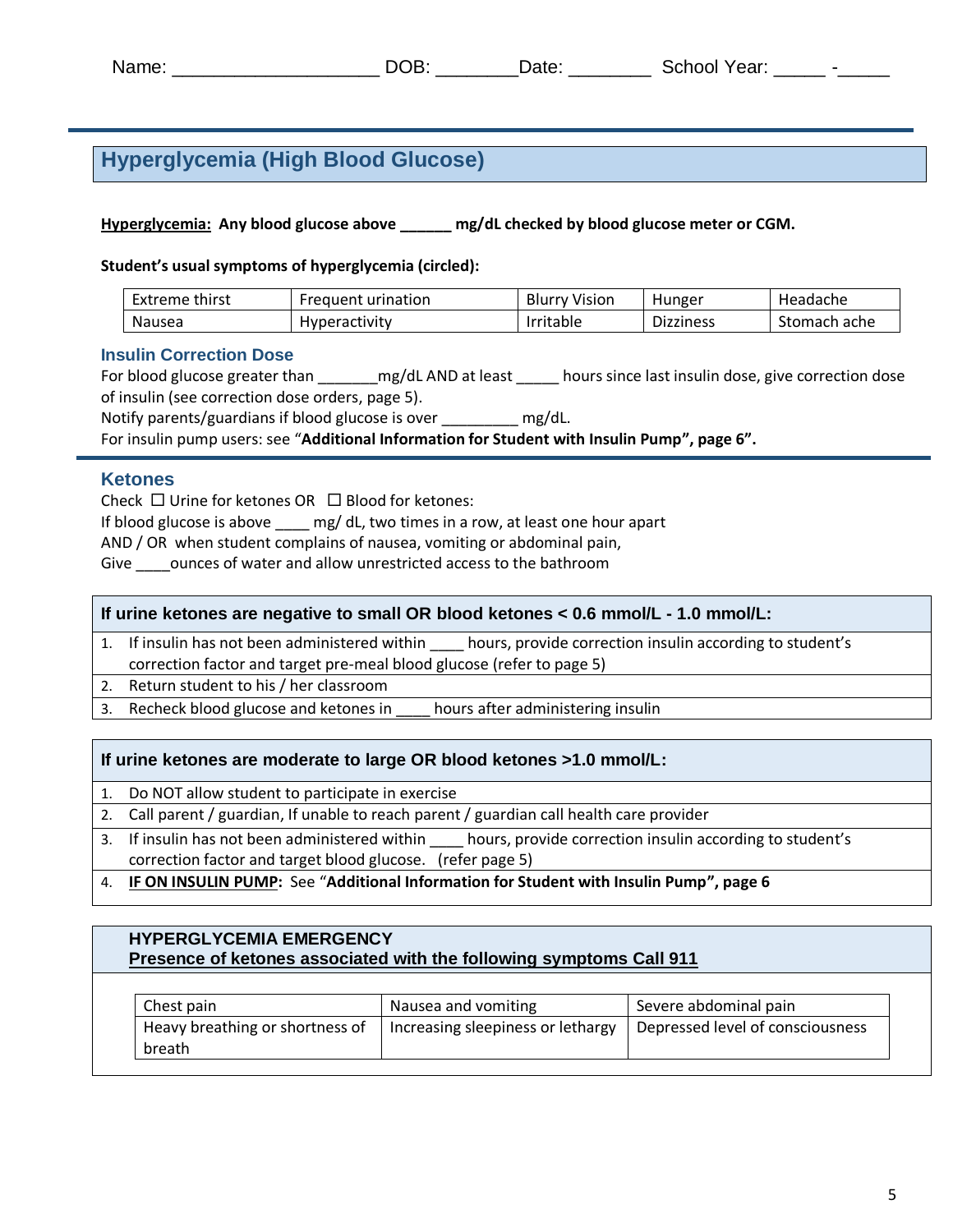| Name: _________________                                                                                                                                                               | DOB: | Date: _______                      | School Year: Fig. 2014 |  |
|---------------------------------------------------------------------------------------------------------------------------------------------------------------------------------------|------|------------------------------------|------------------------|--|
| <b>Insulin therapy</b> $\Box$ Insulin pen or Syringe $\Box$ Insulin pump (refer to page 7)<br>Type of Insulin therapy at school:<br>□Adjustable Bolus insulin □ Fixed insulin therapy |      | <b>QLong-Acting Insulin</b> Q None |                        |  |
| $\Box$ Adjustable Bolus Insulin Therapy:                                                                                                                                              |      |                                    |                        |  |

Apidra, Novolog, Humalog, Fiasp, Admelog (brands interchangeable).

### **When to give insulin:**

|                                                                                                                                                           | <b>Q INSULIN to CARBOHYDRATE Dose Calculation</b> |                                   |                           |                                   |                      |                         |  |
|-----------------------------------------------------------------------------------------------------------------------------------------------------------|---------------------------------------------------|-----------------------------------|---------------------------|-----------------------------------|----------------------|-------------------------|--|
|                                                                                                                                                           | <b>Total Grams of Carbohydrate to Be Eaten</b>    |                                   |                           |                                   |                      |                         |  |
|                                                                                                                                                           |                                                   | "A" Insulin-to-Carbohydrate Ratio |                           | "B" Units of Insulin              |                      | <b>Units of Insulin</b> |  |
| <b>INSULIN to CARBOHYDRATE</b><br><b>INSULIN to CARBOHYDRATE Dose</b><br><b>Correction dose only</b><br>Calculation + correction<br>Dose Calculation only |                                                   |                                   |                           | <b>None</b>                       |                      |                         |  |
| □<br>□<br><b>Breakfast</b>                                                                                                                                |                                                   |                                   |                           | □                                 | □                    |                         |  |
| □<br>Lunch                                                                                                                                                |                                                   | □                                 |                           | □                                 |                      |                         |  |
| <b>Snack AM</b>                                                                                                                                           |                                                   | □                                 |                           | □                                 |                      | $\Box$                  |  |
| <b>Snack PM</b>                                                                                                                                           |                                                   | □                                 |                           | ◻                                 |                      | □                       |  |
|                                                                                                                                                           |                                                   |                                   |                           | "A" Insulin-to-Carbohydrate Ratio | "B" Units of Insulin |                         |  |
| □                                                                                                                                                         |                                                   | <b>Breakfast</b>                  | per                       | gm of carbohydrate                |                      | unit of insulin         |  |
|                                                                                                                                                           | Lunch                                             |                                   | gm of carbohydrate<br>per |                                   |                      | unit of insulin         |  |
| $\Box$                                                                                                                                                    | <b>Snack</b>                                      |                                   | gm of carbohydrate<br>per |                                   |                      | unit of insulin         |  |
|                                                                                                                                                           | <b>Dinner</b>                                     |                                   | per                       | gm of carbohydrate                |                      | unit of insulin         |  |

| Q CORRECTION Dose Calculation                    |                       |                        |            |
|--------------------------------------------------|-----------------------|------------------------|------------|
| Current Blood Glucose - "C" Target Blood Glucose |                       | X "E" Units of insulin | Units      |
| "D" Correction Factor                            |                       |                        | of Insulin |
| "C" Target Blood Glucose                         | "D" Correction Factor | "E" Units of insulin   |            |
|                                                  |                       | $\Box$ 0.5 unit        |            |
|                                                  |                       | 1.0 unit               |            |

| <b>Q</b> CORRECTION Dose Scale |       |                     |  |
|--------------------------------|-------|---------------------|--|
| <b>Blood Glucose</b>           |       | <b>Insulin Dose</b> |  |
| to                             | mg/dL | units<br>give       |  |
| to                             | mg/dL | units<br>give       |  |
| tο                             | mg/dL | give<br>units       |  |
| tο                             | mg/dL | units<br>give       |  |

| $\Box$ Fixed Insulin Therapy               |                                        |
|--------------------------------------------|----------------------------------------|
| Name of insulin:                           |                                        |
| Units of insulin given pre-breakfast daily | Units of insulin given pre-lunch daily |
| Units of insulin given pre-snack daily     | $\sqsupset$ Other:                     |
|                                            |                                        |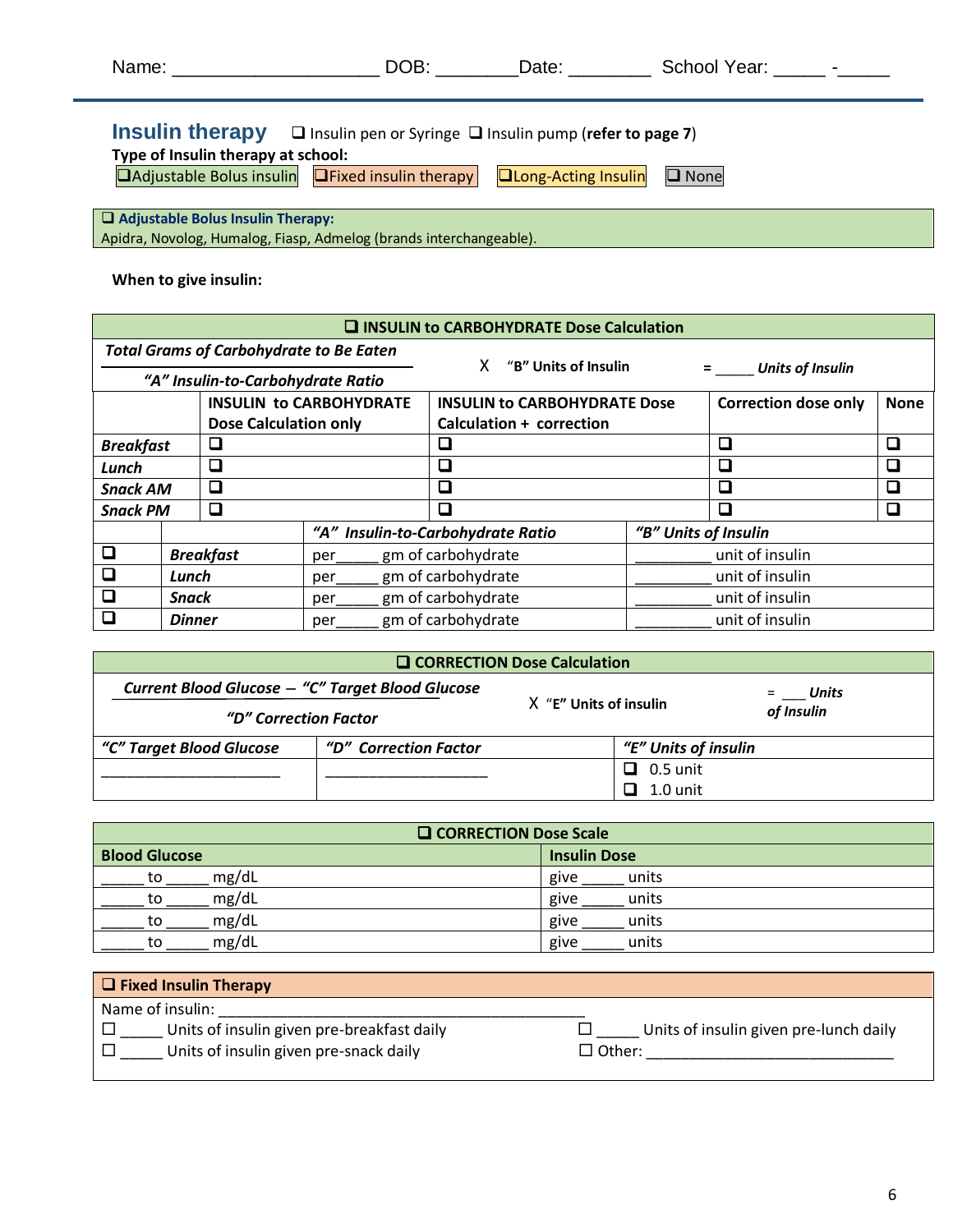| Name: _________                                                                     | DOB:                       | Date:                      | School Year: |  |
|-------------------------------------------------------------------------------------|----------------------------|----------------------------|--------------|--|
| $\Box$ Long-Acting Insulin Therapy                                                  |                            |                            |              |  |
| Name of Insulin (Circle): Lantus Basaglar Levemir Tresiba (u100/u200) Toujeo (u300) |                            |                            |              |  |
| $\Box$ To be given during school hours:                                             |                            | $\Box$ Pre-breakfast dose: | units        |  |
|                                                                                     | $\Box$ Pre-lunch dose:     |                            | units        |  |
|                                                                                     | $\square$ Pre-dinner dose: |                            | units        |  |
| <b>Other diabetes medications:</b>                                                  |                            |                            |              |  |
| $\Box$ Name:                                                                        | Route:<br>Dose:            | Times given:               |              |  |
| $\Box$ Name:                                                                        | Route:<br>Dose:            | Times given:               |              |  |
| $\Box$ Name:                                                                        | Route:<br>Dose:            | Times given:               |              |  |

**Disaster Plan/Extended Day Field Trips -** To prepare for an unplanned disaster or emergency (72 hours):

 $\square$  Obtain emergency supply kit from parents/guardians.

 $\square$  Continue to follow orders contained in this DMMP.

 $\square$  Additional insulin orders as follows (e.g., dinner and nighttime doses):  $\square$ 

#### **Additional Information for Students with Insulin Pumps**

Brand / model of pump: \_\_\_\_\_\_\_\_\_\_\_\_\_\_\_\_\_\_\_\_\_\_\_\_\_\_\_\_\_\_\_\_\_\_Manufacturer's phone number: \_\_\_\_\_\_\_\_\_\_\_\_\_\_\_\_\_\_\_\_\_\_\_

Basal rates during school: **\_\_\_\_\_\_\_\_\_\_\_\_\_\_\_\_\_\_\_\_\_\_\_\_\_\_\_\_\_\_\_\_\_\_\_\_\_\_\_\_\_\_\_\_\_\_\_\_\_\_\_\_\_\_\_\_\_\_\_\_\_\_\_\_\_\_\_**

 $\square$  Refer to attached pump settings

Other pump instructions:

#### **Hyperglycemia Management:**

If Blood glucose greater than  $mg/dL$  that has not decreased within  $\Box$  hours after correction and / or if student has moderate to large ketones. Notify parents/ guardians

 $\Box$  For infusion site failure: Insert new infusion set and/or replace reservoir, or give insulin by syringe or pen using insulin dosing prescribed on page 6

 $\Box$  For suspected pump failure: Suspend or remove pump and give insulin by syringe or pen using insulin dosing prescribed on page 6

### **Adjustments for Physical Activity Using Insulin Pump**

| May disconnect from pump for sports activities: $\Box$ Yes, for<br>hours | No ا |
|--------------------------------------------------------------------------|------|
| Set temporary basal rate: $\Box$ Yes,<br>% temporary basal for<br>hours  | No — |
| Suspend pump use:<br>$\Box$ Yes, for<br>hours                            | □ No |
| Temp Target (specific to Medtronic): 150 mg/dL $\Box$ Yes, for<br>hours  | No ا |

| <b>Student's Self-care Pump Skills</b>                          |            | Independent? |
|-----------------------------------------------------------------|------------|--------------|
| Counts carbohydrates                                            | $\Box$ Yes | $\square$ No |
| Calculates correct amount of insulin for carbohydrates consumed | $\Box$ Yes | $\square$ No |
| Administers correction bolus                                    | $\Box$ Yes | $\square$ No |
| Calculates and sets basal profiles                              | $\Box$ Yes | $\square$ No |
| Calculates and sets temporary basal rate                        | $\Box$ Yes | $\square$ No |
| Changes batteries                                               | $\Box$ Yes | $\square$ No |
| Disconnects pump                                                | $\Box$ Yes | $\square$ No |
| Reconnects pump to infusion set                                 | $\Box$ Yes | $\square$ No |
| Prepares reservoir, pod, and/or tubing                          | $\Box$ Yes | $\square$ No |
| Inserts infusion set                                            | $\Box$ Yes | $\square$ No |
| Troubleshoots alarms and malfunctions                           | $\Box$ Yes | $\square$ No |